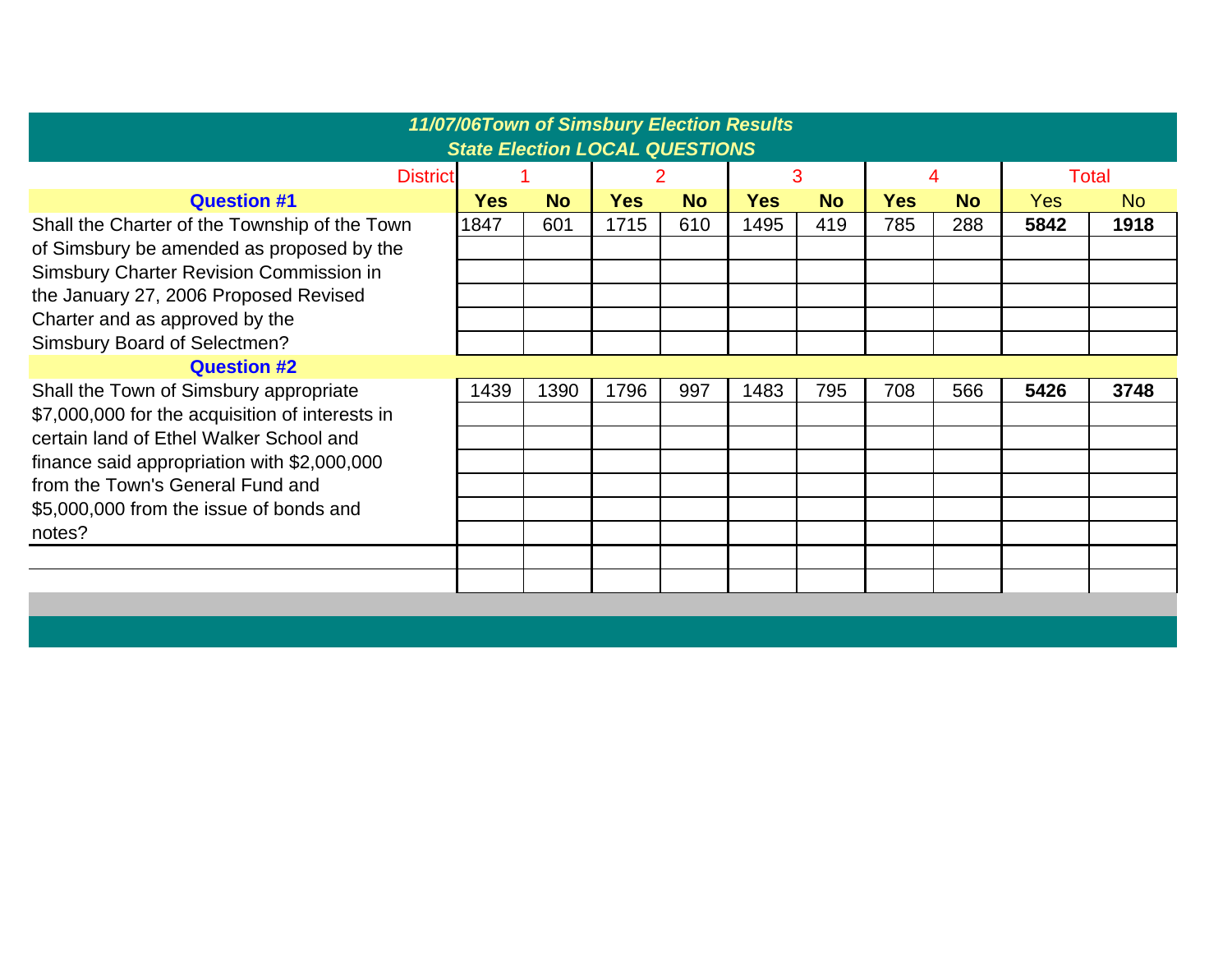| 11/07/06Town of Simsbury Election Results<br><b>State Election GOVERNOR &amp; LIEUTENANT GOVERNOR</b> |    |                |                 |     |       |               |
|-------------------------------------------------------------------------------------------------------|----|----------------|-----------------|-----|-------|---------------|
| <b>District</b>                                                                                       | 1  | $\mathbf{2}$   | 3               | 4   | Total | $\frac{0}{2}$ |
| <b>Republican</b>                                                                                     |    |                |                 |     |       |               |
| M. Jodi Rell & Michael Fedele 2193 2219 1777 923                                                      |    |                |                 |     | 7112  | 63.66%        |
| <b>Democratic</b>                                                                                     |    |                |                 |     |       |               |
| John DeStefano & Mary Messina Glassman $~1198$ $~1211$                                                |    |                | 927             | 613 | 3949  | 35.35%        |
| <b>Libertarian</b>                                                                                    |    |                |                 |     |       |               |
| (No Candidates)                                                                                       |    |                |                 |     |       |               |
| <b>Concerned Citizens</b>                                                                             |    |                |                 |     |       |               |
| Joseph A. Zdonczyk & Jose E. Garcia                                                                   | 14 | $\overline{4}$ | 12 <sup>2</sup> | 13  | 43    | 0.38%         |
| <b>Working Families</b>                                                                               |    |                |                 |     |       |               |
| (No Candidates)                                                                                       |    |                |                 |     |       |               |
| <b>Green</b>                                                                                          |    |                |                 |     |       |               |
| Clifford W. Thornton, Jr. & Jean de Smet                                                              | 16 | 16             | 15              | 20  | 67    | 0.60%         |
| <b>Connecticut for Lieberman</b>                                                                      |    |                |                 |     |       |               |
| (No Candidates)                                                                                       |    |                |                 |     |       |               |
| <b>Petitioning Candidate</b>                                                                          |    |                |                 |     |       |               |
| (No Candidates)                                                                                       |    |                |                 |     |       |               |
|                                                                                                       |    |                |                 |     |       |               |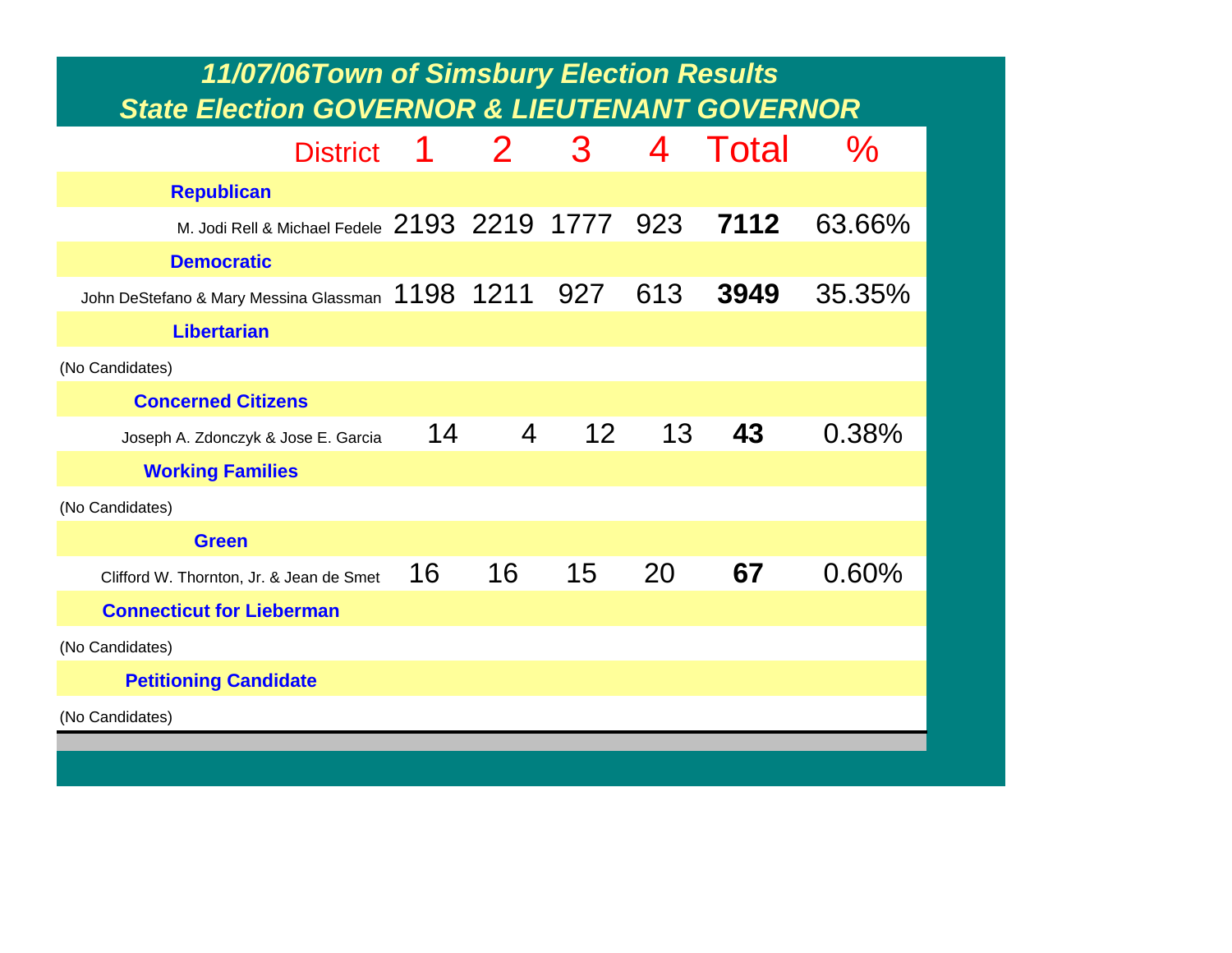| 11/07/06Town of Simsbury Election Results<br><b>State Election UNITED STATES SENATOR</b> |     |              |     |     |       |        |
|------------------------------------------------------------------------------------------|-----|--------------|-----|-----|-------|--------|
| <b>District</b>                                                                          | 1   | $\mathbf{2}$ | 3   | 4   | Total | $\%$   |
| <b>Republican</b>                                                                        |     |              |     |     |       |        |
| Alan Schlesinger                                                                         | 377 | 368          | 284 | 173 | 1202  | 10.74% |
| <b>Democratic</b>                                                                        |     |              |     |     |       |        |
| Ned Lamont 1218 1272 1005                                                                |     |              |     | 639 | 4134  | 36.94% |
| <b>Libertarian</b>                                                                       |     |              |     |     |       |        |
| (No Candidates)                                                                          |     |              |     |     |       |        |
| <b>Concerned Citizens</b>                                                                |     |              |     |     |       |        |
| Timotny A. Knibbs                                                                        | 16  | 5            | 10  | 14  | 45    | 0.40%  |
| <b>Working Families</b>                                                                  |     |              |     |     |       |        |
| (No Candidates)                                                                          |     |              |     |     |       |        |
| <b>Green</b>                                                                             |     |              |     |     |       |        |
| Ralph A. Ferrucci                                                                        | 17  | 16           | 11  | 5   | 49    | 0.44%  |
| <b>Connecticut for Lieberman</b>                                                         |     |              |     |     |       |        |
| Joe Lieberman 1793 1792 1426 749                                                         |     |              |     |     | 5760  | 51.47% |
| <b>Petitioning Candidate</b>                                                             |     |              |     |     |       |        |
| (No Candidates)                                                                          |     |              |     |     |       |        |
|                                                                                          |     |              |     |     |       |        |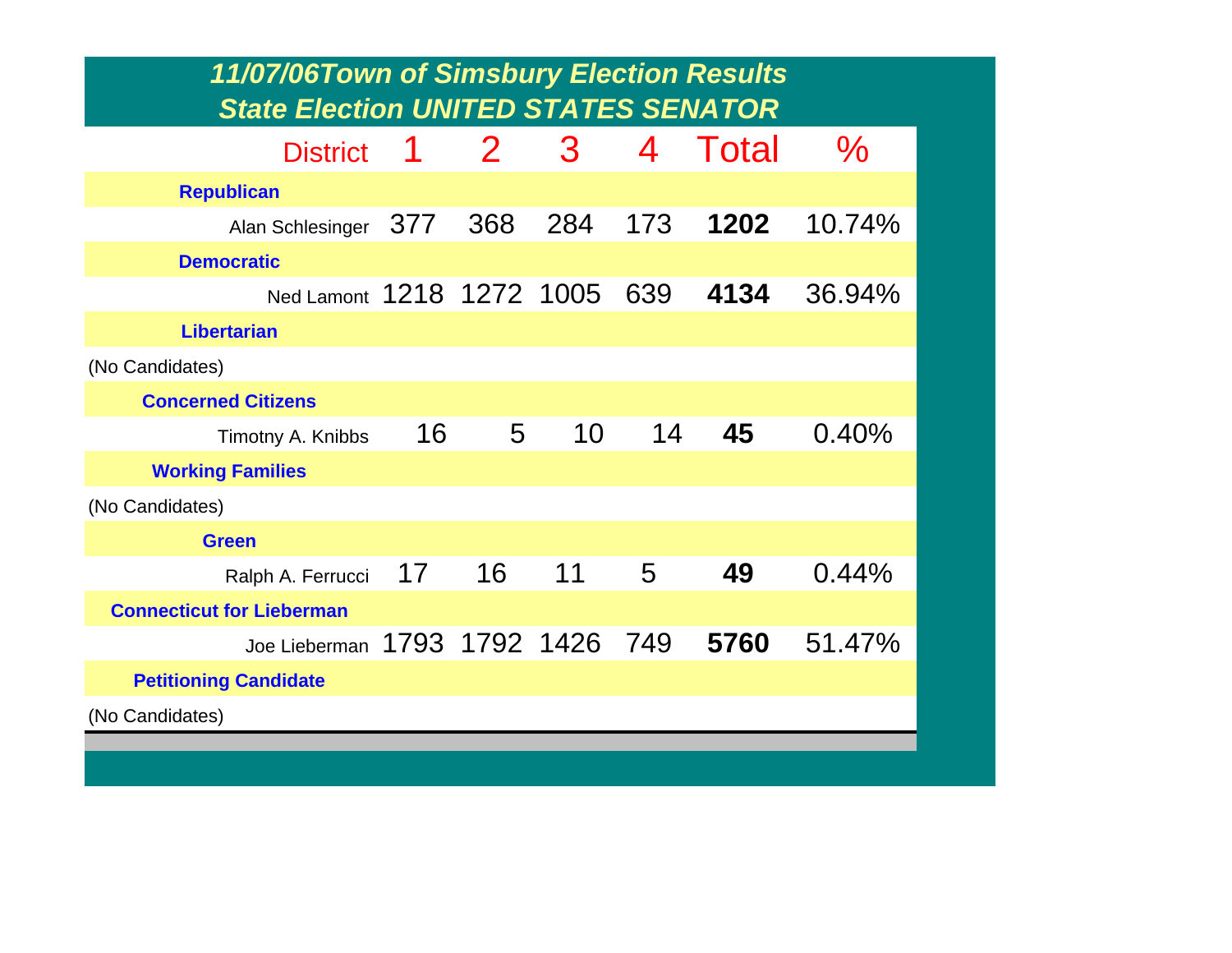| 11/07/06Town of Simsbury Election Results<br><b>State Election REPRESENTATIVE IN CONGRESS</b> |    |             |              |     |       |  |  |  |  |
|-----------------------------------------------------------------------------------------------|----|-------------|--------------|-----|-------|--|--|--|--|
| <b>District</b>                                                                               |    | $1 \quad 2$ | $\mathbf{3}$ | 4   | Total |  |  |  |  |
| <b>Republican</b>                                                                             |    |             |              |     |       |  |  |  |  |
| Nancy L. Johnson 1650 1542 1301                                                               |    |             |              | 632 | 5125  |  |  |  |  |
| <b>Democratic</b>                                                                             |    |             |              |     |       |  |  |  |  |
| Chris Murphy 1733 1824 1353 864                                                               |    |             |              |     | 5774  |  |  |  |  |
| <b>Libertarian</b>                                                                            |    |             |              |     |       |  |  |  |  |
| (No Candidates)                                                                               |    |             |              |     |       |  |  |  |  |
| <b>Concerned Citizens</b>                                                                     |    |             |              |     |       |  |  |  |  |
| (No Candidates)                                                                               |    |             |              |     |       |  |  |  |  |
| <b>Working Families</b>                                                                       |    |             |              |     |       |  |  |  |  |
| <b>Chris Murphy</b>                                                                           | 47 | 40          | 27           | 34  | 148   |  |  |  |  |
| <b>Green</b>                                                                                  |    |             |              |     |       |  |  |  |  |
| (No Candidates)                                                                               |    |             |              |     |       |  |  |  |  |
| <b>Connecticut for Lieberman</b>                                                              |    |             |              |     |       |  |  |  |  |
| (No Candidates)                                                                               |    |             |              |     |       |  |  |  |  |
| <b>Petitioning Candidate</b>                                                                  |    |             |              |     |       |  |  |  |  |
| (No Candidates)                                                                               |    |             |              |     |       |  |  |  |  |
|                                                                                               |    |             |              |     |       |  |  |  |  |
|                                                                                               |    |             |              |     |       |  |  |  |  |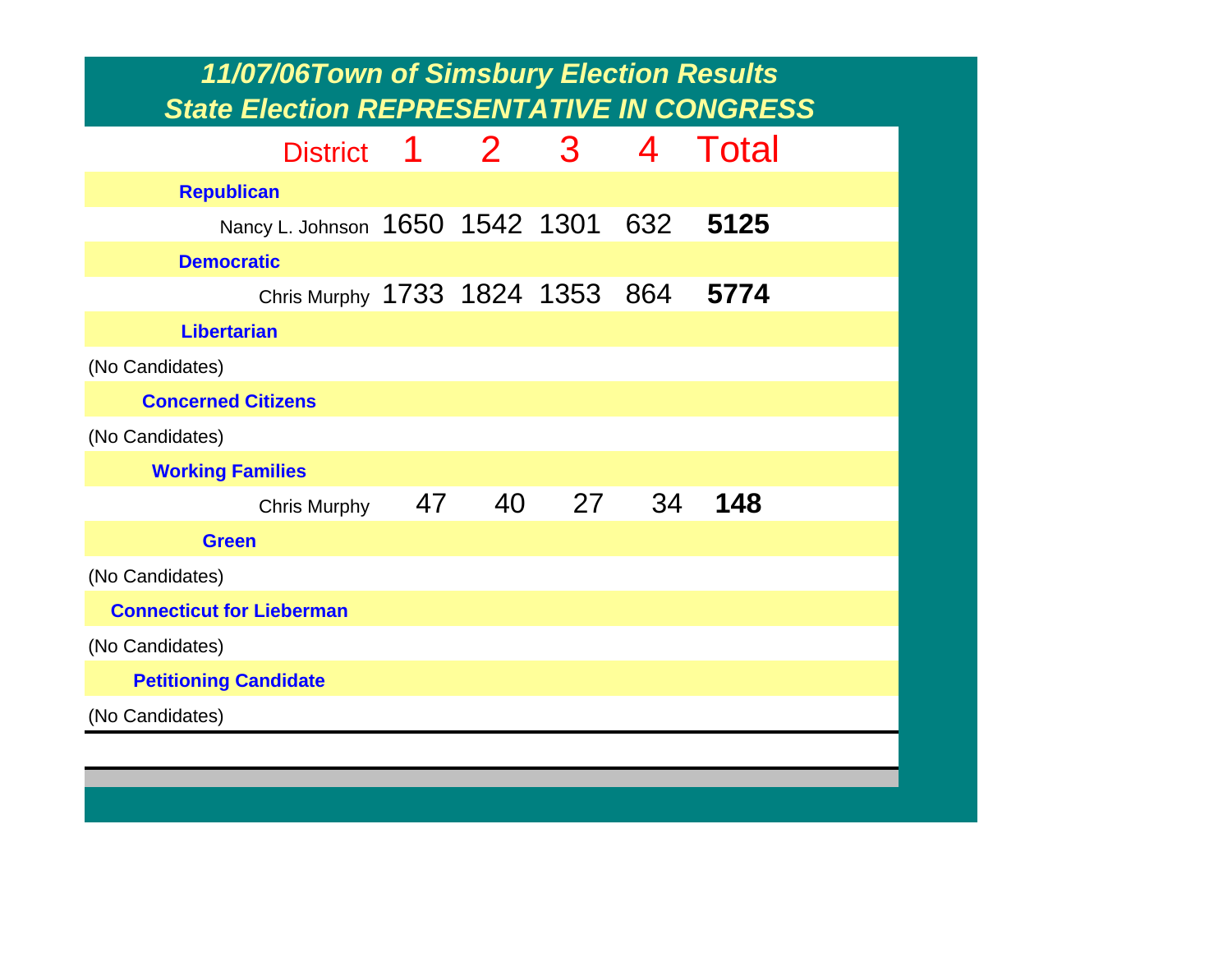| 11/07/06Town of Simsbury Election Results<br><b>State Election STATE SENATOR</b> |    |       |    |    |       |        |  |  |  |  |
|----------------------------------------------------------------------------------|----|-------|----|----|-------|--------|--|--|--|--|
|                                                                                  |    |       |    |    |       |        |  |  |  |  |
| <b>District</b>                                                                  | 1  | $2 -$ | 3  | 4  | Total | $\%$   |  |  |  |  |
| <b>Republican</b>                                                                |    |       |    |    |       |        |  |  |  |  |
| Thomas J. Herlihy 1884 1860 1535 771                                             |    |       |    |    | 6050  | 55.99% |  |  |  |  |
| <b>Democratic</b>                                                                |    |       |    |    |       |        |  |  |  |  |
| Steve Berry 1364 1484 1092 713                                                   |    |       |    |    | 4653  | 43.06% |  |  |  |  |
| <b>Libertarian</b>                                                               |    |       |    |    |       |        |  |  |  |  |
| (No Candidates)                                                                  |    |       |    |    |       |        |  |  |  |  |
| <b>Concerned Citizens</b>                                                        |    |       |    |    |       |        |  |  |  |  |
| (No Candidates)                                                                  |    |       |    |    |       |        |  |  |  |  |
| <b>Working Families</b>                                                          |    |       |    |    |       |        |  |  |  |  |
| <b>Steve Berry</b>                                                               | 42 | 20    | 20 | 20 | 102   | 0.94%  |  |  |  |  |
| <b>Green</b>                                                                     |    |       |    |    |       |        |  |  |  |  |
| (No Candidates)                                                                  |    |       |    |    |       |        |  |  |  |  |
| <b>Connecticut for Lieberman</b>                                                 |    |       |    |    |       |        |  |  |  |  |
| (No Candidates)                                                                  |    |       |    |    |       |        |  |  |  |  |
| <b>Petitioning Candidate</b>                                                     |    |       |    |    |       |        |  |  |  |  |
| (No Candidates)                                                                  |    |       |    |    |       |        |  |  |  |  |
|                                                                                  |    |       |    |    |       |        |  |  |  |  |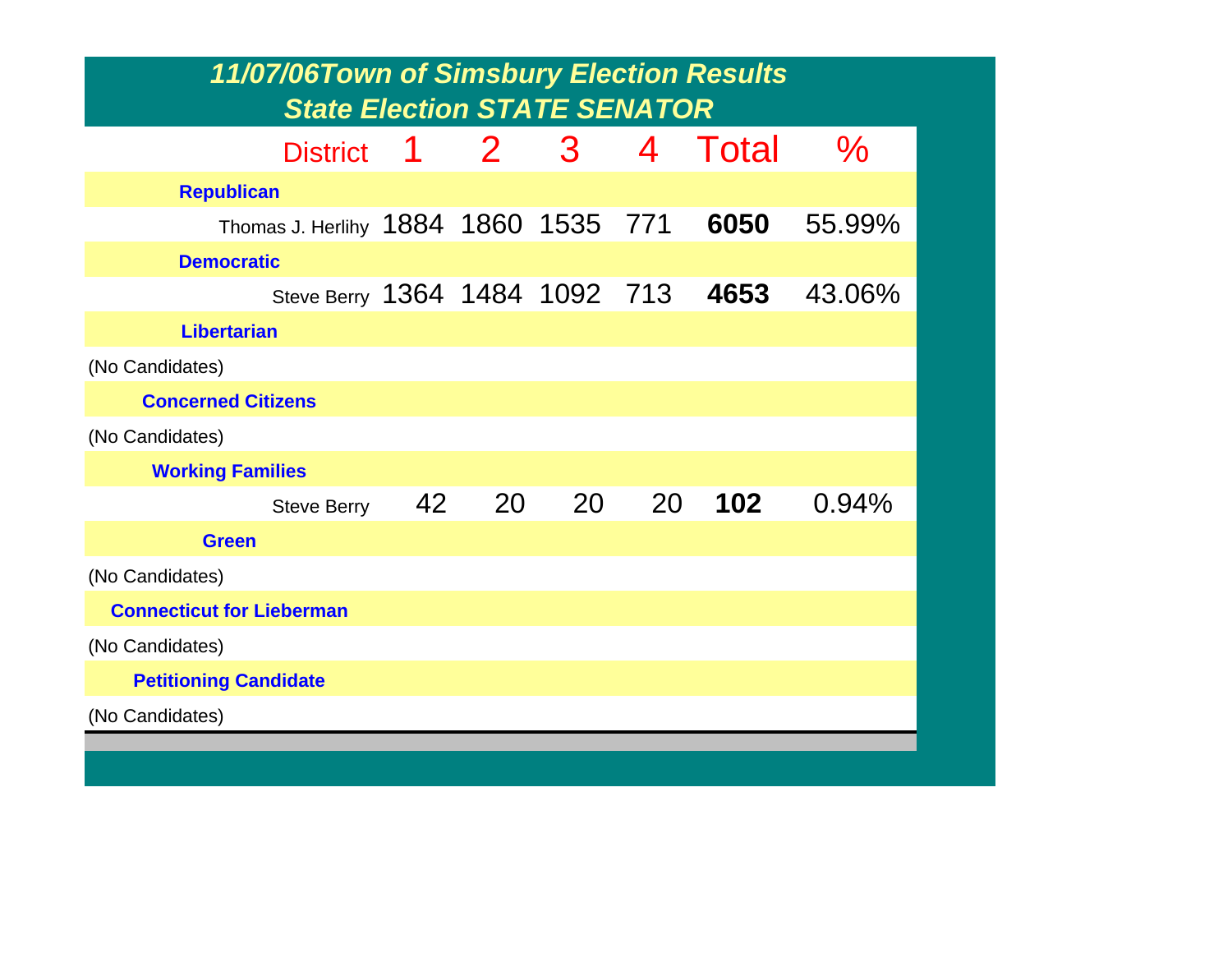| <b>State Election STATE REPRESENTATIVE</b><br>$2 -$<br>3<br>Total<br>$\%$<br>4<br>1<br><b>District</b><br><b>Republican</b><br>Robert Heagney 1671 1610 1412<br>5356<br>48.98%<br>663<br><b>Democratic</b><br>Linda Schofield 1605 1716 1223 825<br>5369<br>49.10%<br><b>Libertarian</b><br>(No Candidates)<br><b>Concerned Citizens</b><br>(No Candidates)<br><b>Working Families</b><br>44<br>34<br>32<br>167<br>57<br>1.53%<br>Linda Schofield<br><b>Green</b><br>(No Candidates)<br><b>Connecticut for Lieberman</b><br>(No Candidates)<br><b>Petitioning Candidate</b><br>42<br>18<br>10<br>0.38%<br>7<br>7<br>Robert H. Kalechman | 11/07/06Town of Simsbury Election Results |  |  |  |
|-----------------------------------------------------------------------------------------------------------------------------------------------------------------------------------------------------------------------------------------------------------------------------------------------------------------------------------------------------------------------------------------------------------------------------------------------------------------------------------------------------------------------------------------------------------------------------------------------------------------------------------------|-------------------------------------------|--|--|--|
|                                                                                                                                                                                                                                                                                                                                                                                                                                                                                                                                                                                                                                         |                                           |  |  |  |
|                                                                                                                                                                                                                                                                                                                                                                                                                                                                                                                                                                                                                                         |                                           |  |  |  |
|                                                                                                                                                                                                                                                                                                                                                                                                                                                                                                                                                                                                                                         |                                           |  |  |  |
|                                                                                                                                                                                                                                                                                                                                                                                                                                                                                                                                                                                                                                         |                                           |  |  |  |
|                                                                                                                                                                                                                                                                                                                                                                                                                                                                                                                                                                                                                                         |                                           |  |  |  |
|                                                                                                                                                                                                                                                                                                                                                                                                                                                                                                                                                                                                                                         |                                           |  |  |  |
|                                                                                                                                                                                                                                                                                                                                                                                                                                                                                                                                                                                                                                         |                                           |  |  |  |
|                                                                                                                                                                                                                                                                                                                                                                                                                                                                                                                                                                                                                                         |                                           |  |  |  |
|                                                                                                                                                                                                                                                                                                                                                                                                                                                                                                                                                                                                                                         |                                           |  |  |  |
|                                                                                                                                                                                                                                                                                                                                                                                                                                                                                                                                                                                                                                         |                                           |  |  |  |
|                                                                                                                                                                                                                                                                                                                                                                                                                                                                                                                                                                                                                                         |                                           |  |  |  |
|                                                                                                                                                                                                                                                                                                                                                                                                                                                                                                                                                                                                                                         |                                           |  |  |  |
|                                                                                                                                                                                                                                                                                                                                                                                                                                                                                                                                                                                                                                         |                                           |  |  |  |
|                                                                                                                                                                                                                                                                                                                                                                                                                                                                                                                                                                                                                                         |                                           |  |  |  |
|                                                                                                                                                                                                                                                                                                                                                                                                                                                                                                                                                                                                                                         |                                           |  |  |  |
|                                                                                                                                                                                                                                                                                                                                                                                                                                                                                                                                                                                                                                         |                                           |  |  |  |
|                                                                                                                                                                                                                                                                                                                                                                                                                                                                                                                                                                                                                                         |                                           |  |  |  |
|                                                                                                                                                                                                                                                                                                                                                                                                                                                                                                                                                                                                                                         |                                           |  |  |  |
|                                                                                                                                                                                                                                                                                                                                                                                                                                                                                                                                                                                                                                         |                                           |  |  |  |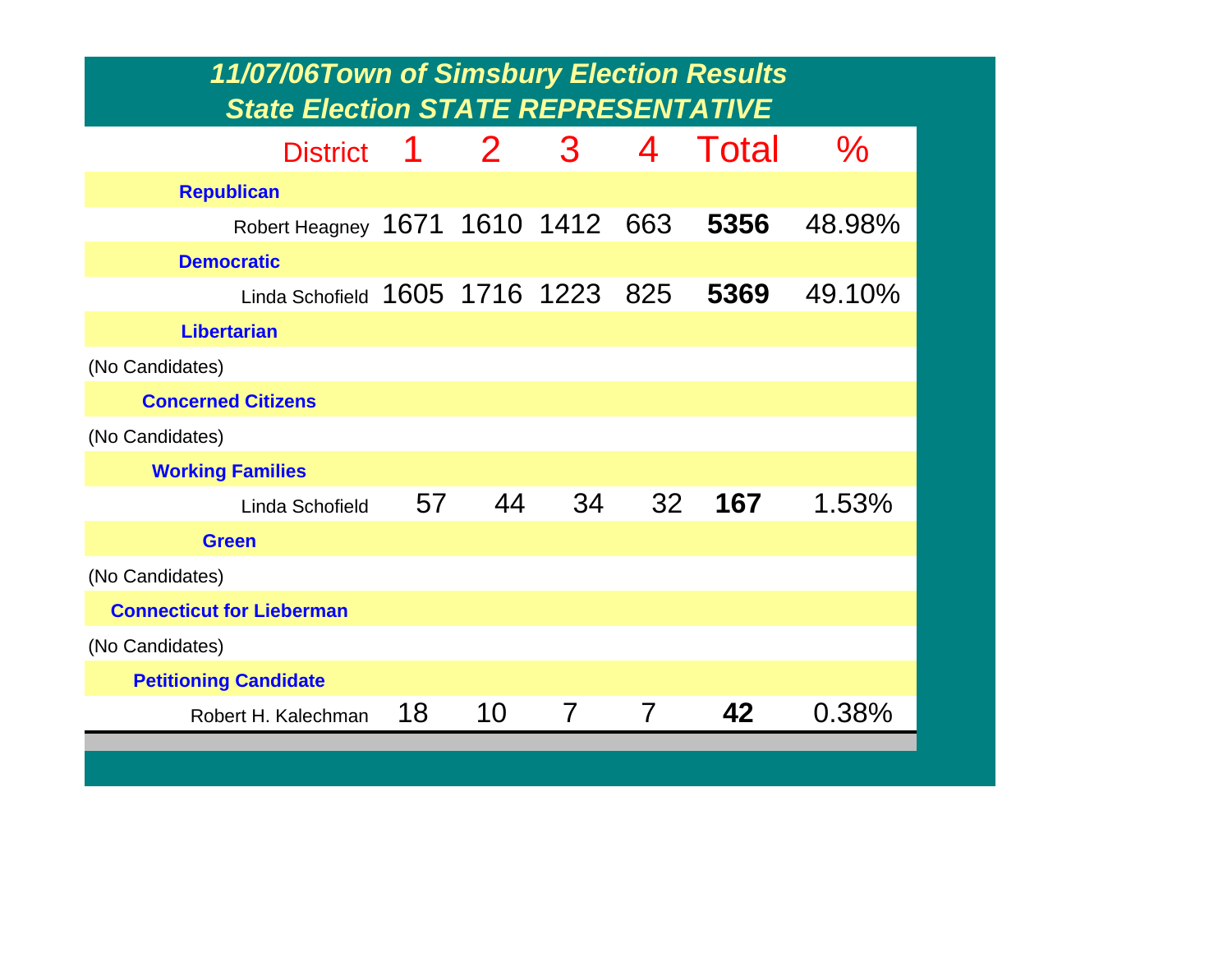| 11/07/06Town of Simsbury Election Results<br><b>State Election SECRETARY OF THE STATE</b> |     |                 |                |      |       |        |
|-------------------------------------------------------------------------------------------|-----|-----------------|----------------|------|-------|--------|
| <b>District</b>                                                                           | 1   | $\mathbf{2}$    | 3              | 4    | Total | $\%$   |
| <b>Republican</b>                                                                         |     |                 |                |      |       |        |
| Richard J. Abbate                                                                         | 958 | 959             | 857            | 379  | 3153  | 29.46% |
| <b>Democratic</b>                                                                         |     |                 |                |      |       |        |
| Susan Bysiewicz 2230 2267 1706                                                            |     |                 |                | 1068 | 7271  | 67.93% |
| <b>Libertarian</b>                                                                        |     |                 |                |      |       |        |
| Ken Mosher                                                                                | 31  | 33              | 30             | 19   | 113   | 1.06%  |
| <b>Concerned Citizens</b>                                                                 |     |                 |                |      |       |        |
| <b>Jean Marie Burness</b>                                                                 | 20  | 12 <sup>°</sup> | $\overline{7}$ | 14   | 53    | 0.50%  |
| <b>Working Families</b>                                                                   |     |                 |                |      |       |        |
| (No Candidates)                                                                           |     |                 |                |      |       |        |
| <b>Green</b>                                                                              |     |                 |                |      |       |        |
| S. Michael Derosa                                                                         | 30  | 32              | 34             | 18   | 114   | 1.07%  |
| <b>Connecticut for Lieberman</b>                                                          |     |                 |                |      |       |        |
| (No Candidates)                                                                           |     |                 |                |      |       |        |
| <b>Petitioning Candidate</b>                                                              |     |                 |                |      |       |        |
| (No Candidates)                                                                           |     |                 |                |      |       |        |
|                                                                                           |     |                 |                |      |       |        |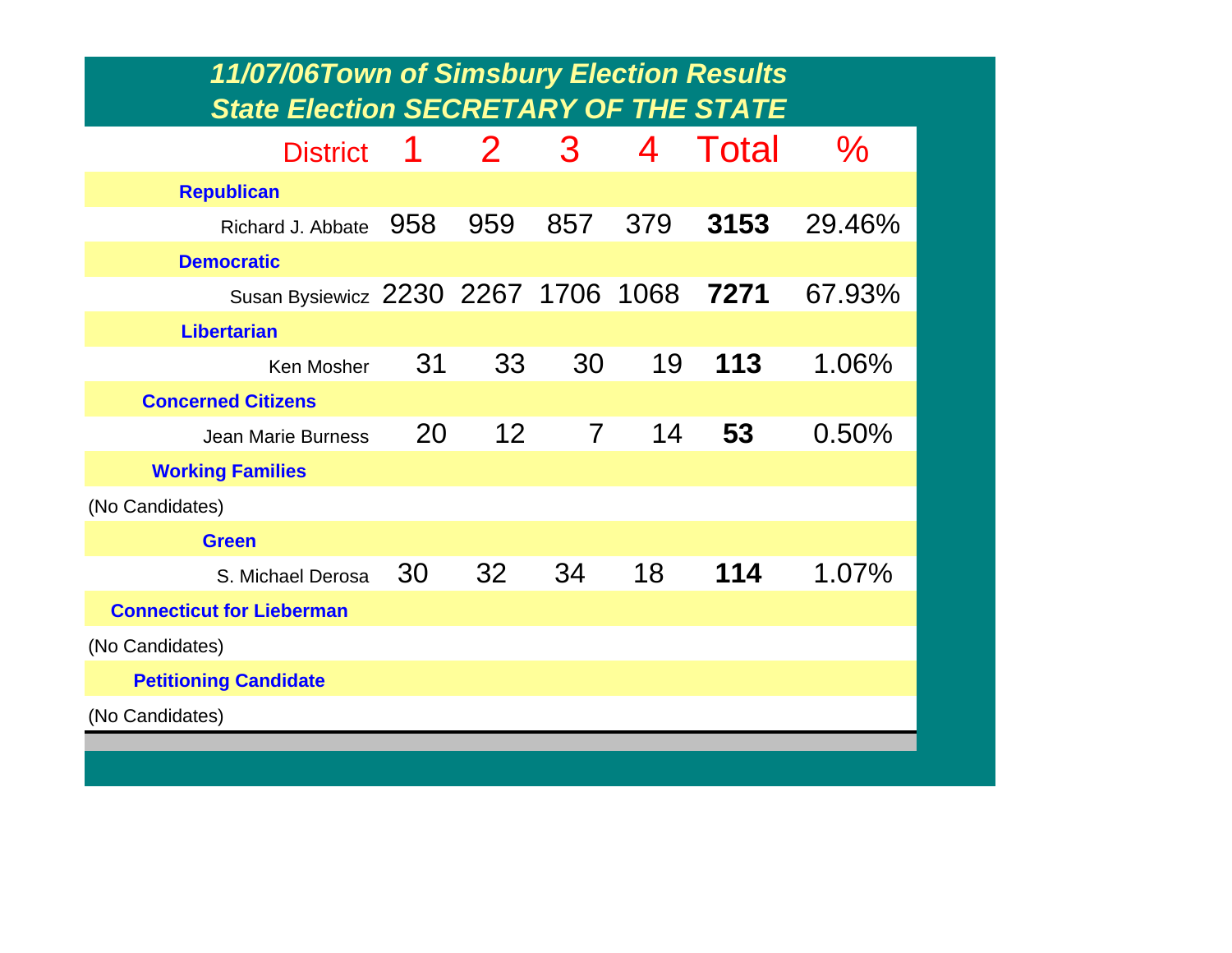| 11/07/06Town of Simsbury Election Results<br><b>State Election TREASURER</b> |    |                 |    |                 |       |               |  |  |
|------------------------------------------------------------------------------|----|-----------------|----|-----------------|-------|---------------|--|--|
| <b>District</b>                                                              | 1  | $\mathbf{2}$    | 3  | 4               | Total | $\frac{6}{6}$ |  |  |
| <b>Republican</b>                                                            |    |                 |    |                 |       |               |  |  |
| Linda Roberts 1174 1213 1011                                                 |    |                 |    | 460             | 3858  | 36.64%        |  |  |
| <b>Democratic</b>                                                            |    |                 |    |                 |       |               |  |  |
| Denise L. Nappier 1968 1959 1511                                             |    |                 |    | 966             | 6404  | 60.82%        |  |  |
| <b>Libertarian</b>                                                           |    |                 |    |                 |       |               |  |  |
| <b>Steven Edelman</b>                                                        | 36 | 38              | 36 | 13              | 123   | 1.17%         |  |  |
| <b>Concerned Citizens</b>                                                    |    |                 |    |                 |       |               |  |  |
| Mimi M. Knibbs                                                               | 17 | 17 <sup>7</sup> | 14 | 19              | 67    | 0.64%         |  |  |
| <b>Working Families</b>                                                      |    |                 |    |                 |       |               |  |  |
| (No Candidates)                                                              |    |                 |    |                 |       |               |  |  |
| <b>Green</b>                                                                 |    |                 |    |                 |       |               |  |  |
| S. David Bue                                                                 | 28 | 20              | 18 | 12 <sup>2</sup> | 78    | 0.74%         |  |  |
| <b>Connecticut for Lieberman</b>                                             |    |                 |    |                 |       |               |  |  |
| (No Candidates)                                                              |    |                 |    |                 |       |               |  |  |
| <b>Petitioning Candidate</b>                                                 |    |                 |    |                 |       |               |  |  |
| (No Candidates)                                                              |    |                 |    |                 |       |               |  |  |
|                                                                              |    |                 |    |                 |       |               |  |  |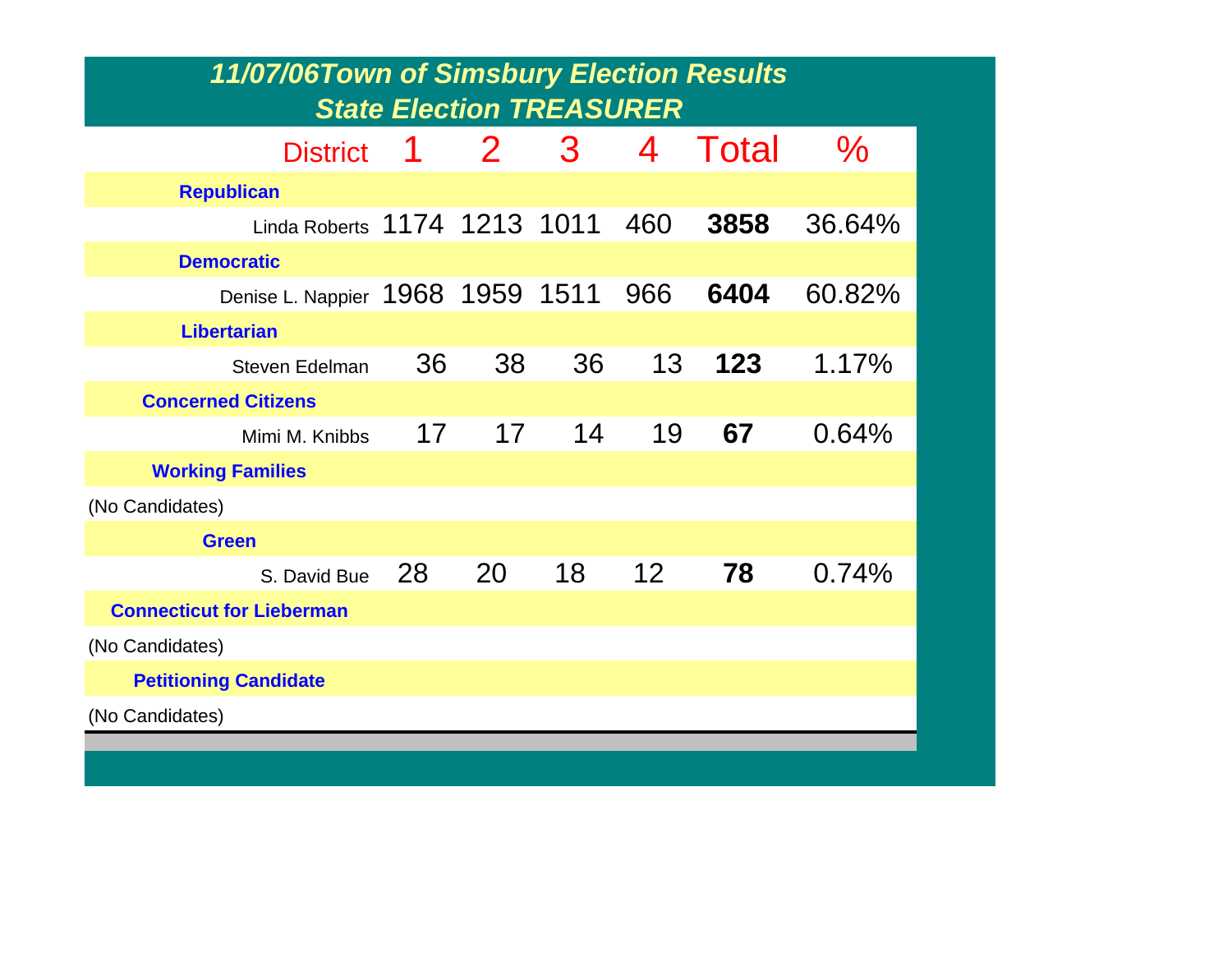| 11/07/06Town of Simsbury Election Results<br><b>State Election COMPTROLLER</b> |    |                |    |     |       |        |  |  |  |
|--------------------------------------------------------------------------------|----|----------------|----|-----|-------|--------|--|--|--|
| <b>District</b>                                                                | 1  | 2 <sup>1</sup> | 3  | 4   | Total | $\%$   |  |  |  |
| <b>Republican</b>                                                              |    |                |    |     |       |        |  |  |  |
| Cathy Cook 1134 1128 989                                                       |    |                |    | 453 | 3704  | 35.68% |  |  |  |
| <b>Democratic</b>                                                              |    |                |    |     |       |        |  |  |  |
| Nancy Wyman                                                                    |    | 1960 1987 1499 |    | 962 | 6408  | 61.73% |  |  |  |
| <b>Libertarian</b>                                                             |    |                |    |     |       |        |  |  |  |
| Richard C. Connelly, Jr.                                                       | 62 | 56             | 39 | 25  | 182   | 1.75%  |  |  |  |
| <b>Concerned Citizens</b>                                                      |    |                |    |     |       |        |  |  |  |
| (No Candidates)                                                                |    |                |    |     |       |        |  |  |  |
| <b>Working Families</b>                                                        |    |                |    |     |       |        |  |  |  |
| (No Candidates)                                                                |    |                |    |     |       |        |  |  |  |
| <b>Green</b>                                                                   |    |                |    |     |       |        |  |  |  |
| <b>Colin Daniel Bennett</b>                                                    | 24 | 23             | 23 | 16  | 86    | 0.83%  |  |  |  |
| <b>Connecticut for Lieberman</b>                                               |    |                |    |     |       |        |  |  |  |
| (No Candidates)                                                                |    |                |    |     |       |        |  |  |  |
| <b>Petitioning Candidate</b>                                                   |    |                |    |     |       |        |  |  |  |
| (No Candidates)                                                                |    |                |    |     |       |        |  |  |  |
|                                                                                |    |                |    |     |       |        |  |  |  |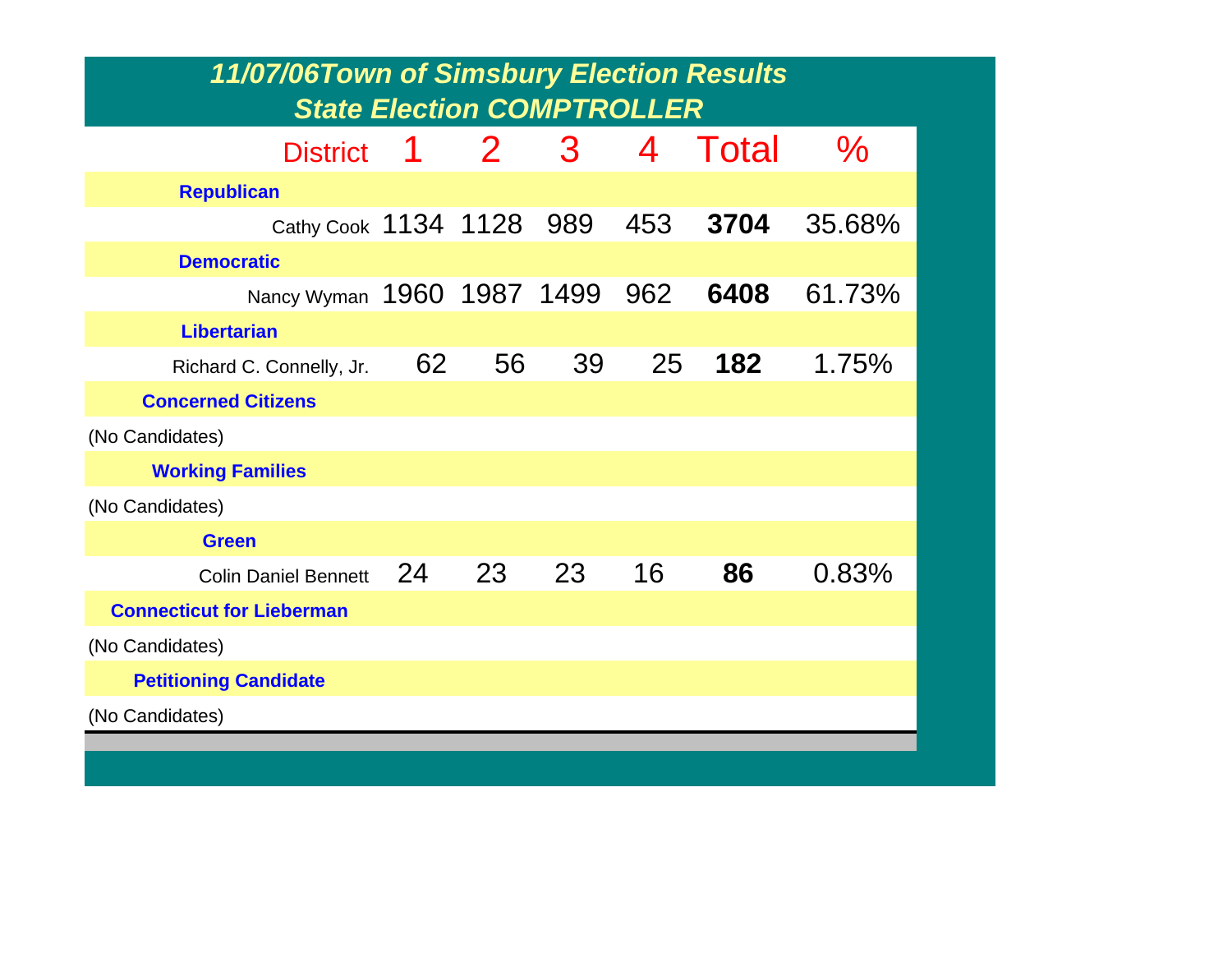| 11/07/06Town of Simsbury Election Results<br><b>State Election ATTORNEY GENERAL</b> |  |   |              |     |       |      |  |  |  |  |
|-------------------------------------------------------------------------------------|--|---|--------------|-----|-------|------|--|--|--|--|
| District 1                                                                          |  | 2 | $\mathbf{3}$ | 4   | Total | $\%$ |  |  |  |  |
| <b>Republican</b>                                                                   |  |   |              |     |       |      |  |  |  |  |
| Robert Farr 1088 1053 911                                                           |  |   |              | 430 | 3482  |      |  |  |  |  |
| <b>Democratic</b>                                                                   |  |   |              |     |       |      |  |  |  |  |
| Richard Blumenthal 2166 2251 1694 1041                                              |  |   |              |     | 7152  |      |  |  |  |  |
| <b>Libertarian</b>                                                                  |  |   |              |     |       |      |  |  |  |  |
| (No Candidates)                                                                     |  |   |              |     |       |      |  |  |  |  |
| <b>Concerned Citizens</b>                                                           |  |   |              |     |       |      |  |  |  |  |
| (No Candidates)                                                                     |  |   |              |     |       |      |  |  |  |  |
| <b>Working Families</b>                                                             |  |   |              |     |       |      |  |  |  |  |
| (No Candidates)                                                                     |  |   |              |     |       |      |  |  |  |  |
| <b>Green</b>                                                                        |  |   |              |     |       |      |  |  |  |  |
| Nancy Burton 35 43                                                                  |  |   | 35           | 29  | 142   |      |  |  |  |  |
| <b>Connecticut for Lieberman</b>                                                    |  |   |              |     |       |      |  |  |  |  |
| (No Candidates)                                                                     |  |   |              |     |       |      |  |  |  |  |
| <b>Petitioning Candidate</b>                                                        |  |   |              |     |       |      |  |  |  |  |
| (No Candidates)                                                                     |  |   |              |     |       |      |  |  |  |  |
|                                                                                     |  |   |              |     |       |      |  |  |  |  |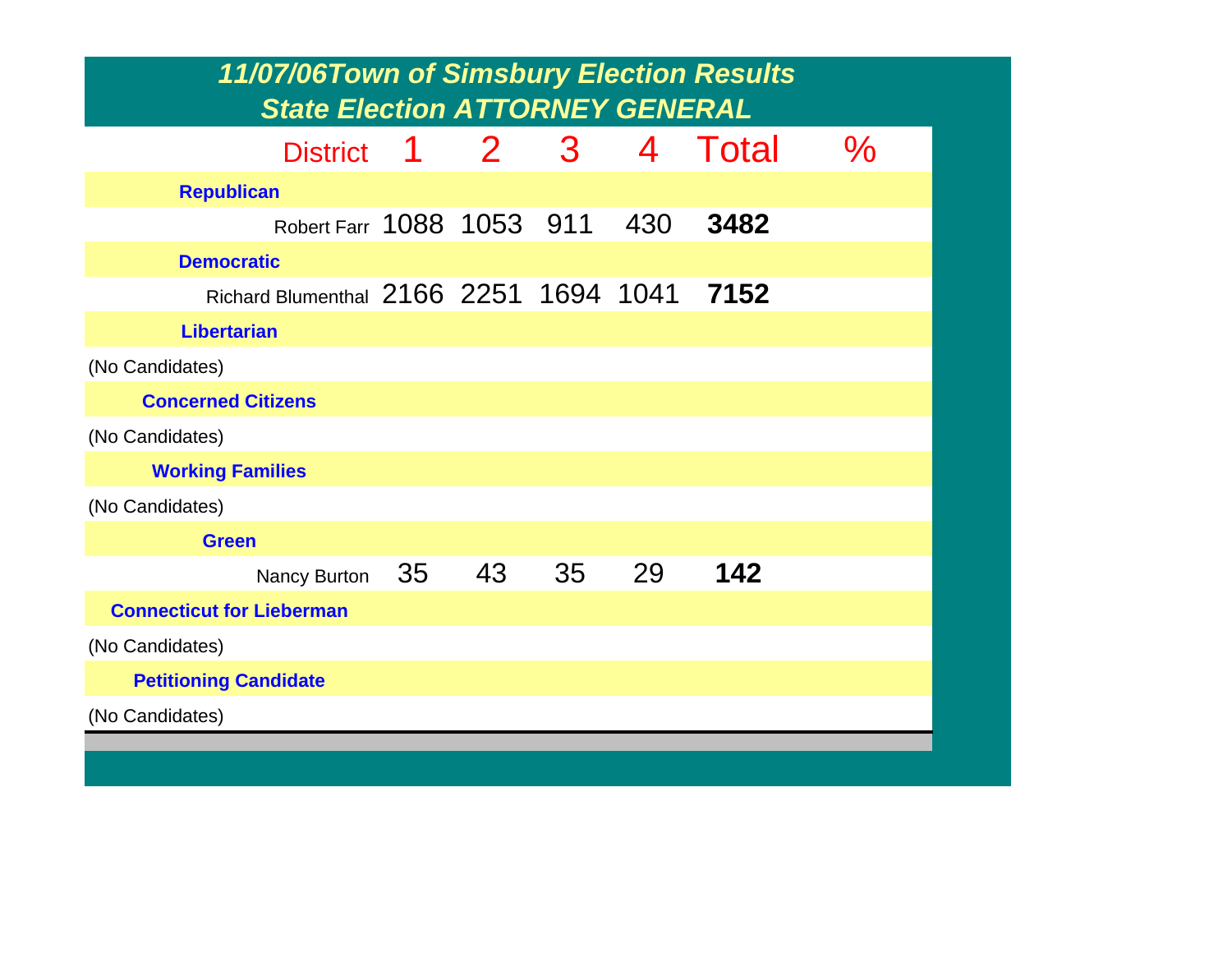|                                  | 11/07/06Town of Simsbury Election Results<br><b>State Election JUDGE OF PROBATE</b> |  |     |         |               |
|----------------------------------|-------------------------------------------------------------------------------------|--|-----|---------|---------------|
|                                  | District 1                                                                          |  | 2 3 | 4 Total | $\frac{O}{O}$ |
| <b>Republican</b>                |                                                                                     |  |     |         |               |
|                                  | Paul J. Knierim 2068 1958 1639 816                                                  |  |     | 6481    |               |
| <b>Democratic</b>                |                                                                                     |  |     |         |               |
| (No Candidates)                  |                                                                                     |  |     |         |               |
| <b>Libertarian</b>               |                                                                                     |  |     |         |               |
| (No Candidates)                  |                                                                                     |  |     |         |               |
| <b>Concerned Citizens</b>        |                                                                                     |  |     |         |               |
| (No Candidates)                  |                                                                                     |  |     |         |               |
| <b>Working Families</b>          |                                                                                     |  |     |         |               |
| (No Candidates)                  |                                                                                     |  |     |         |               |
| <b>Green</b>                     |                                                                                     |  |     |         |               |
| (No Candidates)                  |                                                                                     |  |     |         |               |
| <b>Connecticut for Lieberman</b> |                                                                                     |  |     |         |               |
| (No Candidates)                  |                                                                                     |  |     |         |               |
| <b>Petitioning Candidate</b>     |                                                                                     |  |     |         |               |
| (No Candidates)                  |                                                                                     |  |     |         |               |
|                                  |                                                                                     |  |     |         |               |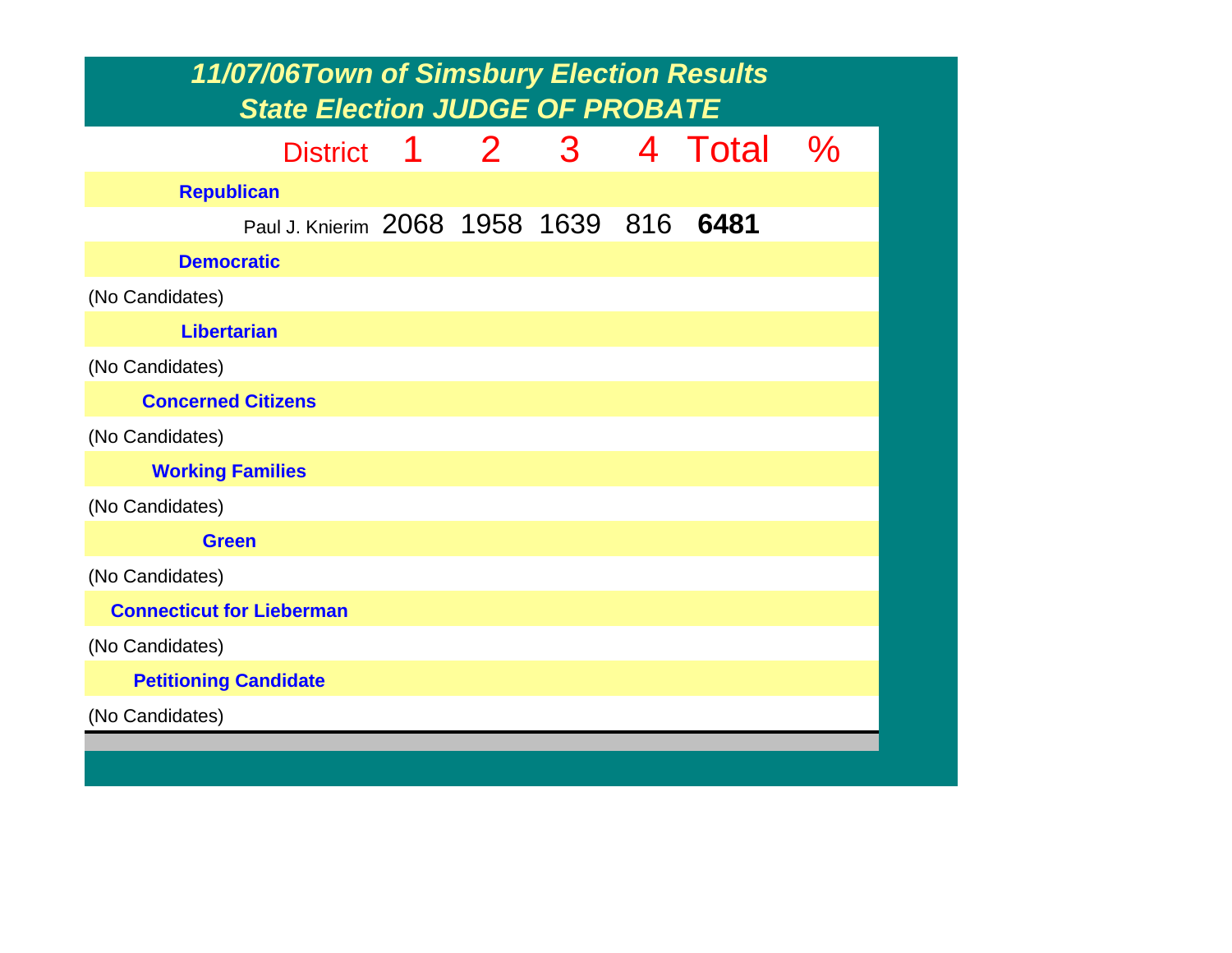| 11/07/06Town of Simsbury Election Results<br><b>State Election REGISTRAR OF VOTERS</b> |   |       |   |     |       |      |  |  |
|----------------------------------------------------------------------------------------|---|-------|---|-----|-------|------|--|--|
|                                                                                        |   |       |   |     |       |      |  |  |
| <b>District</b>                                                                        | 1 | $2 -$ | 3 | 4   | Total | $\%$ |  |  |
| <b>Republican</b>                                                                      |   |       |   |     |       |      |  |  |
| Margaret C. Diachenko 1527 1533 1257 583                                               |   |       |   |     | 4900  |      |  |  |
| <b>Democratic</b>                                                                      |   |       |   |     |       |      |  |  |
| Lois W. Calvert 1520 1534 1159                                                         |   |       |   | 801 | 5014  |      |  |  |
| <b>Libertarian</b>                                                                     |   |       |   |     |       |      |  |  |
| (No Candidates)                                                                        |   |       |   |     |       |      |  |  |
| <b>Concerned Citizens</b>                                                              |   |       |   |     |       |      |  |  |
| (No Candidates)                                                                        |   |       |   |     |       |      |  |  |
| <b>Working Families</b>                                                                |   |       |   |     |       |      |  |  |
| (No Candidates)                                                                        |   |       |   |     |       |      |  |  |
| <b>Green</b>                                                                           |   |       |   |     |       |      |  |  |
| (No Candidates)                                                                        |   |       |   |     |       |      |  |  |
| <b>Connecticut for Lieberman</b>                                                       |   |       |   |     |       |      |  |  |
| (No Candidates)                                                                        |   |       |   |     |       |      |  |  |
| <b>Petitioning Candidate</b>                                                           |   |       |   |     |       |      |  |  |
| (No Candidates)                                                                        |   |       |   |     |       |      |  |  |
|                                                                                        |   |       |   |     |       |      |  |  |